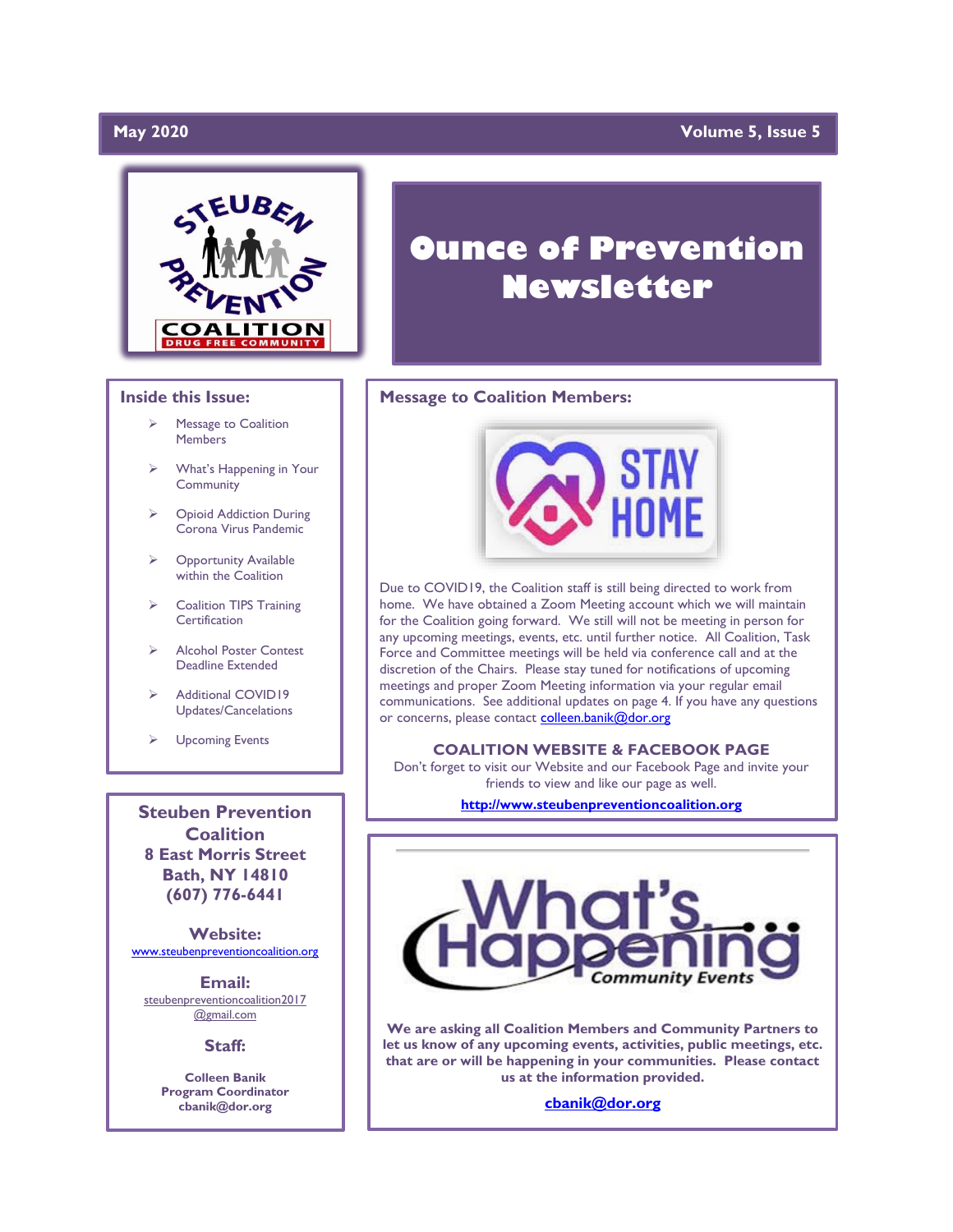# **Opioid Addiction During the Coronavirus Pandemic**

What does one do when an epidemic and a pandemic intersect?

People who suffer from opioid use disorder do not fare well when there is a loss of routine, when they are socially isolated, and when they are suffering from economic loss with potential food instability.

Too much time, is not a friend to someone in recovery. Let's face it, most of us don't do well under these circumstances.

Heightened anxiety is a trigger for drug use and isolation is often a trademark of opioid addiction. The coronavirus pandemic has created a situation where there is both. Without in person counseling and support meetings, substance abusers are more likely to relapse. Although advances in telemedicine services and relaxed restrictions on buphenorphine prescribing can help a person with opioid use disorder, this is a risky time.

Please know that help is available in Steuben County, N.Y.

**Steuben County Alcoholism and Substance Abuse Services (SCASAS)** is available for phone counseling services between 8:30AM and 5:00PM weekdays.

> **Bath 664-2156 Hornell 324-2483 Corning 937-6201**

**The after-hours crisis number is 937-7800**

**Casa Trinity** (provides outpatient and inpatient services)

> **86 River Street Hornell, NY**

**Monday – Thursday 8AM-7PM Friday – 8AM – 4PM Call (607) 282-520**

> Connie | Terry Program Assistant Opoiod Committee

[Connie.Terry@dor.org](mailto:Connie.Terry@dor.org)



**Opportunity Available**

**The Steuben Prevention Coalition has an opening available for an individual looking to join our team.**

# **Clerical Assistant DFC – Steuben Prevention Coalition**

CLERICAL ASSISTANT Substance Free Living/Prevention Bath, NY Part-Time (17-21 hours a week)

PRIMARY FUNCTION: The clerical assistant will assist the Program Coordinator with daily operations of the Steuben Prevention Coalition whole purpose is to strengthen collaboration and increase capacity building among communities and reduce substance abuse among youth.

For a full job description and/or if you are interested in a position, please contact Jackie Andersen at jacqueline.andersen@dor.org to discuss next steps.

<https://www.catholiccharitiessteuben.org/join-our-team/>

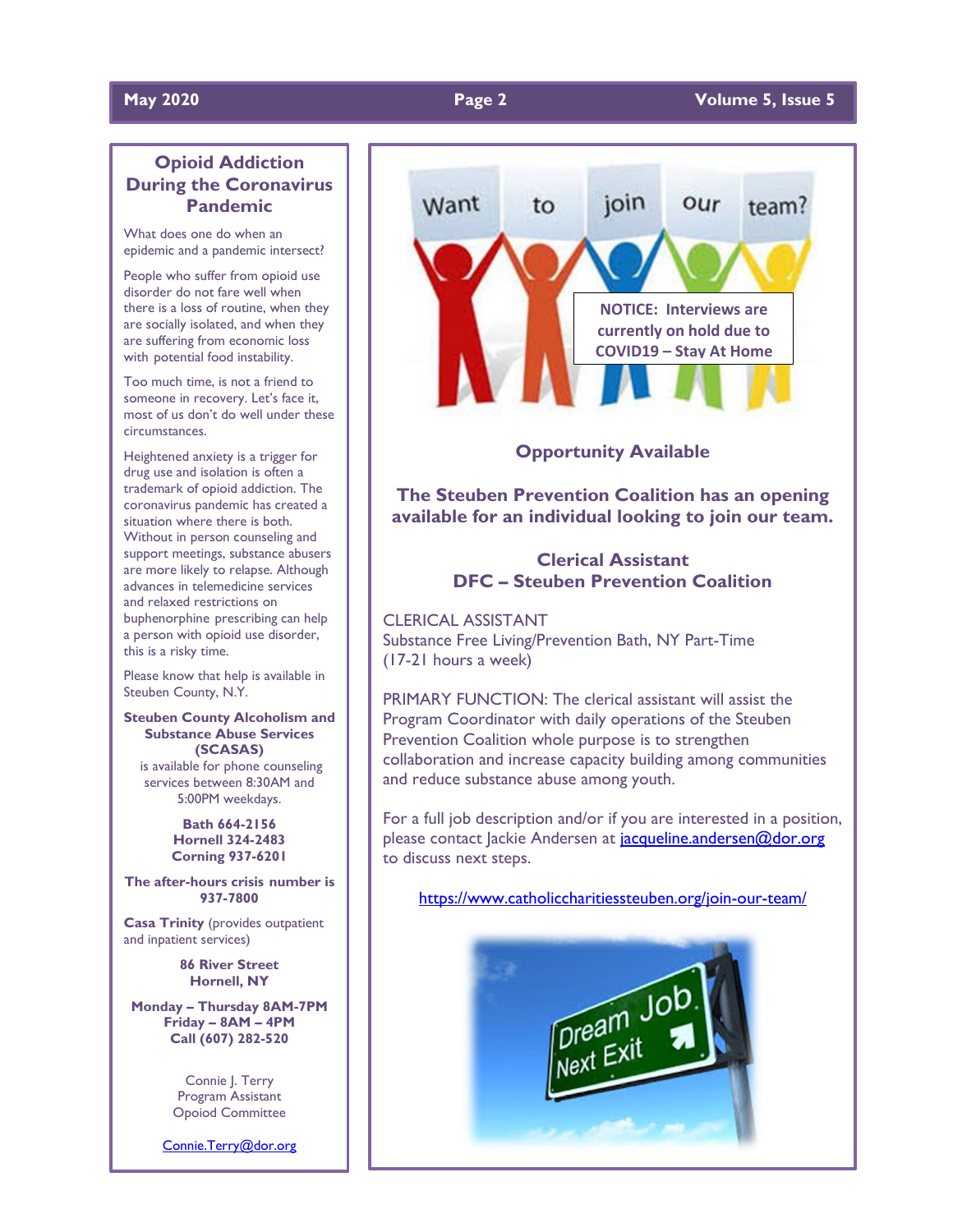

**Procedures**

The Steuben Prevention Coalition is once again TIPS Training Certified for instructing and administering examinations.

We will begin to look at online training via Zoom and online exams upon further information from TIPS. More details to come.

For further information, please contact:

**Colleen Banik Program Coordinator Steuben Prevention Coalition**

**(607) 77-6441 ext. 202**





#### **Alcohol Poster Contest – Deadline Extended**



**Calling all students in 6th, 7th and 8th grade in Steuben County**

Due to COVID19, the Alcohol Poster Contest sponsored by the Underage Drinking Task Force has been extended to May 15, 2020. See the flyer below. If you can submit your entries electronically, please do so to jim.bassage@dor.org or cbanik@dor.org. Otherwise please mail them to the Steuben Council on Addictions, 8 East Morris Street, Bath, NY 14810 - Attention: Jim Bassage. The prizes are now subject to change to due COVID19 and will be re-evaluated at the time of the deadline for submission.

# 2020 Steuben County Task Force on

# under Age Drinking Countywide Poster Contest

Students in the 6, 7, and 8th grades

#### **Rules:**

Submit design on an 8 %" x 11" sheet of paper

Colored pencils, crayons, & paint are all acceptable.

On back top left of entry sheet, write in pencil the name(s) of designer(s), teacher name, grade, class room number and school district. Entries may be an individual or class/group design and<br>you may attach a paragraph describing what the poster means to the designer(s).

#### Poster should capture some of the following ideas:

- -Anyone less than 21 years of age should not drink alcohol
- -It is not legal, safe, or healthy for teens to drink alcohol
- -Parents should not provide alcohol or a location for teens to drink alcohol.

-Prevention of injuries and death in youth as it relates to alcohol

### **Entry Deadline (Extended to 5/15/20)**

**Steuben Council on Addictions** 

8 E. Morris Street, Bath, New York 14810 Attn: Jim Bassage, Prevention Director

Questions-call (607) 776-8441 ext. 207

#### Countywide Poster Contest-Classroom Prizes:

 $prize$  $2<sup>nd</sup> Prize$ 

 $T$ shirt

**ExtPrize** 

Pizza Party Ice Cream Party

siAD reserves the right to see the winning poster design in Steechen Prevention Coalition and Task Force activities and publications